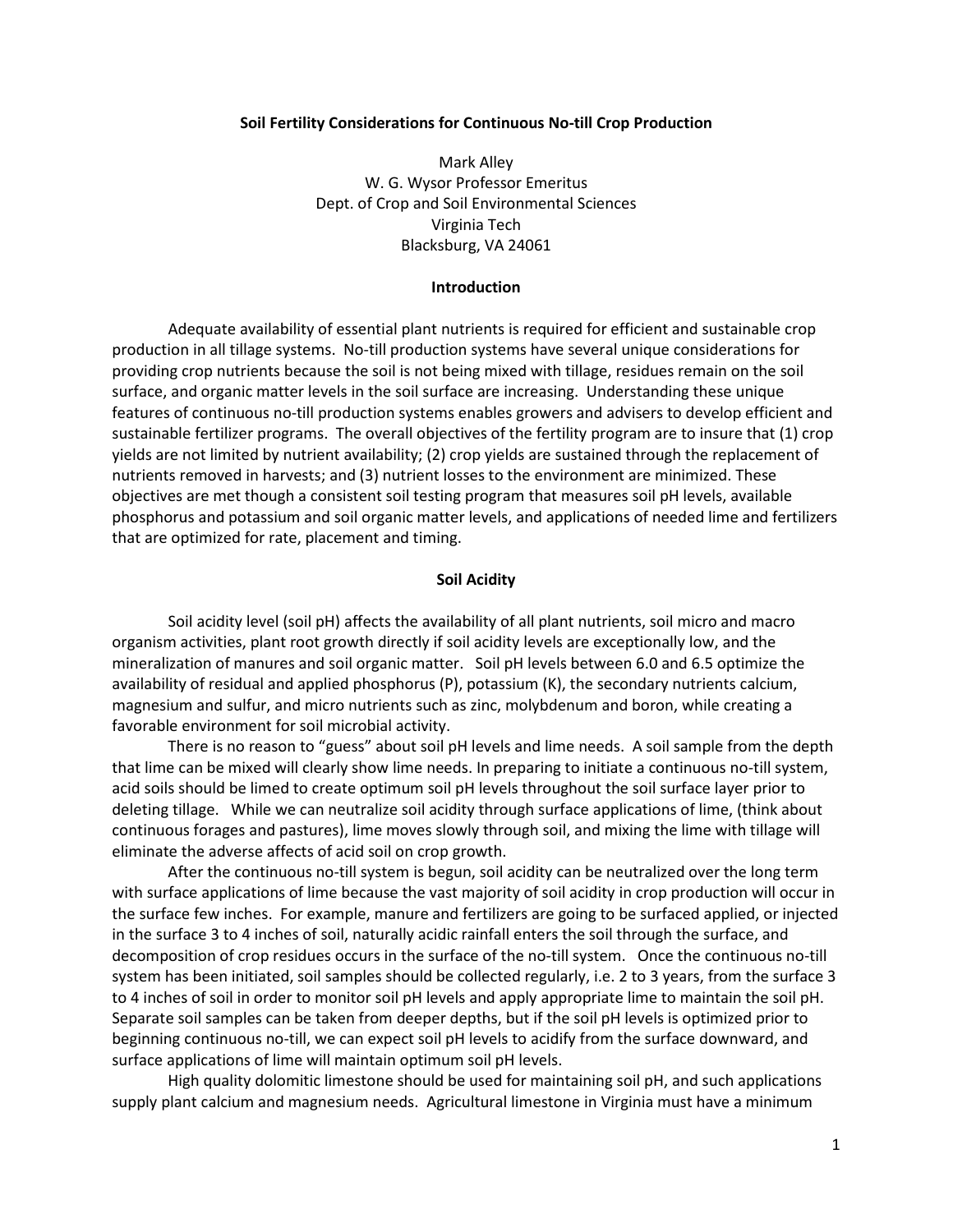calcium carbonate equivalence of 85% and must have a particle size distribution of 90% passing a 20 mesh sieve, 50% passing a 60 mesh sieve, and 30% passing a 100 mesh sieve. The smaller particles sizes, i.e. passing a 100 mesh sieve, react rapidly with soil acidity (2 weeks) while the larger particles provide residual acid neutralizing capacity for 2 to 3 years depending on the application rate. In continuous notill systems, we may expect that lime applications could be more frequent but at lower rates than in tilled systems, as soil acidity development is greatest in the soil surface of continuous no-till programs, and that acidity should be neutralized before it becomes detrimental to plant growth.

### **Nitrogen, Phosphorus and Potassium (The Macro Nutrients)**

Nitrogen (N), P and K are macro nutrients because of the amounts needed by plants and the fact that these are generally the most widely deficient nutrients in soils used for growing crops. Phosphorus and K needs are determined by soil testing and because these nutrients are held by soils, fertilizer applications can be made at various times in the crop production system. As with soil pH, surface soil levels of P and K should be raised to levels that do not limit plant growth prior to beginning continuous no-till. With this situation, band and broadcast applications of fertilizers and manures can maintain residual soil fertility so that P and K do not limit crop yields, even though we can expect to see build up or stratification of these nutrients in the surface soil layers with increased years of continuous no-till. Availability of these stratified nutrients does not seem to be a problem in most soils as surface soil organic matter increases allow better root development and moisture holding capacity in the surface soil horizon. As with soil acidity, soil samples taken to a depth of 3 to 4 inches enables growers to monitor P and K fertility levels. Sometimes it is also useful to take soil samples to a 6 to 8 inch depth and separate into a surface 3 to 4 inch deep sample and a 3-6 or 4-8 inch deep sample to see how fertility levels are changing below the surface with increasing years in continuous no-till.

Developing an efficient (high yields, least cost per bu or ton, environmentally sensitive) N fertilization program requires an understanding of the N cycle in soil and accounts for inputs and outputs from all possible sources. Nitrogen in soil is very mobile as it is not held by mineral soil particles. Nitrogen in the nitrate form will move with soil water, can be transformed into gaseous compounds by microbes, or incorporated into the bodies of soil microbes or taken up by plants. Sources of N for crop plants include availability of N from legumes in the crop rotation, manures, cover crops, crop residues, mineralization of soil organic matter and fertilizers. All of these sources must be considered in developing field and season specific N fertilizer rates. Weather conditions must also be considered as cool temperatures and/or dry soil conditions will reduce N mineralization from organic sources (manures, crop residues, soil organic matter), and wet conditions can lead to leaching and/or denitrification losses. The determination of an optimum rate, time, and placement of N fertilizer requires consideration of all the factors mentioned as they relate to the time of N need for each specific crop. Experienced growers and advisers many times make these considerations without thinking, but development of a process to consider all factors for each field and season can increase efficiency.

The factors outlined in the preceding paragraph are not unique to continuous no-till crop production systems and must be considered for all crop production. The unique aspects of continuous no-till include increasing organic matter in soil surfaces, more crop residues on the soil surface, and more surface applications of fertilizers and manures in continuous no-till as compared to tilled systems. Increasing soil organic matter will lead to increased cycling of N from the soil organic matter since soil organic matter contains on average 5% N. While this will not change N recommendations in the initial years of no-till, changes can be expected as continuous no-till increases to 5, 10 and 15 years. More crop residues on the soil surface can result in higher N fertilizer requirements for the initial years of continuous no-till if the residues are high carbon to nitrogen materials such as rye straw. Microbes that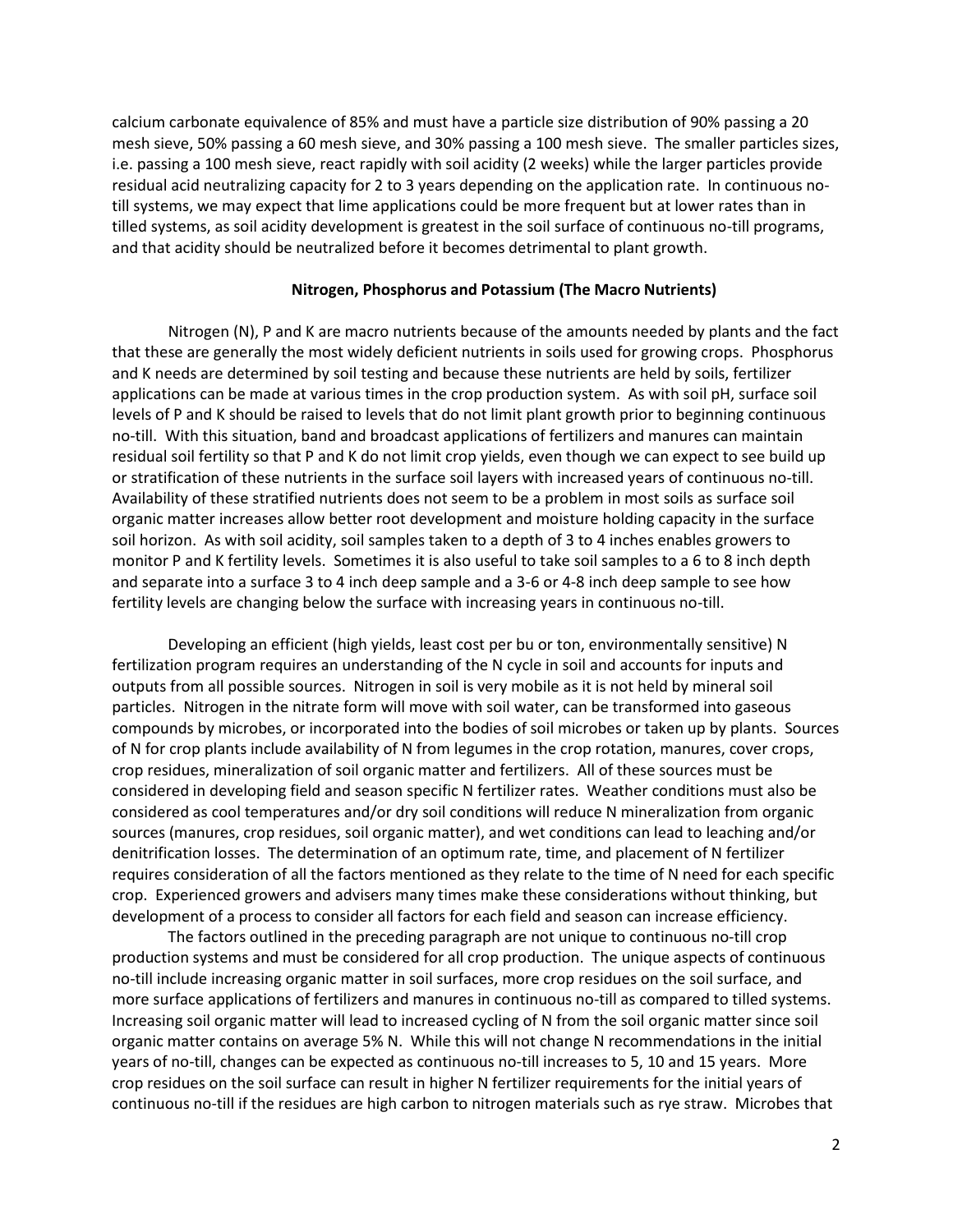decompose the residue require N and many times 15 to 20 lbs N/acre extra are required for the first several years as soil organic matter levels build. However, if legume cover crops such as vetch or clovers are used, extra N fertilizer is not needed because the legumes contain adequate N for the microbes decomposing the residues.

Increased efficiency of applied N fertilizers and manures for corn production can many times be observed with injection of the fertilizer or manure below the surface residues. Placing the fertilizer or manure below the residue surface decreases the potential for volatilization and runoff losses, minimizes the interaction of microbes in the surface residue with the fertilizer, and places the fertilizer closer to the plant root zone in the case of starter band and injected side-dress applications. Starter band placement of N and needed P for corn production in no-till systems has been shown to be almost always beneficial to increasing growth of corn seedlings, and to be the most efficient way to supply early season N. Split side-dress N applications completes an efficient N fertilization program for corn. However, the cost in terms of equipment and speed of application for band placements must always be considered.

The most widely used sources of N fertilizer in Virginia are currently urea ammonium nitrate (UAN) solution and dry granular urea. Both are excellent fertilizer sources but the urea component of these fertilizers can be subject to significant volatilization losses with surface applications if certain climatic conditions (warm, slightly moist soil surface, windy) occur during the first few weeks after application. If rainfall occurs shortly after application, the urea is washed into the soil and little if any loss occurs. Fertilizer additives known as urease inhibitors that can reduce volatilization losses from urea are available, but will be profitable to use only if the climatic conditions for volatilization losses occur.

# **Calcium, Magnesium and Sulfur (The Secondary Nutrients)**

Calcium (Ca), magnesium (Mg) and sulfur (S) are considered secondary nutrients only because deficiencies of these nutrients are less wide spread than are deficiencies of N, P, and K. Calcium, Mg and S are required by plants in similar amounts to the macronutrients, and lack of any of these nutrients will decrease crop yields and reduce the efficiency of use of other nutrients.

Calcium and Mg are generally supplied in more than adequate amounts by dolomitic lime applications to our agricultural soils. Routine soils tests measure the levels of these nutrients in soil because Ca and Mg are both held by the soil clay and organic matter particles, and changes are easily monitored by tracking soil test results over years.

Sulfur differs from Ca and Mg in that it is not bound as tightly in soil as Ca and Mg, and is cycling in soils in much lower amounts than Ca and Mg. Sulfur is required for protein synthesis in plants and deficiencies result in lower yields, less efficient use of applied N fertilizer, and lower protein contents of forages and grains. Sulfur in soil occurs in soil organic matter and crop residues, and is released for plant uptake as organic materials decompose (mineralize). Another major source of S for crops has been through deposition from the atmosphere. However, as our nation has reduced S emissions from coal burning power plants and other industries, our fields are receiving significantly less S deposition, and more S deficiencies are being observed. Sulfur fertilizers have been routinely applied for many years on coastal plain soils in eastern VA where soil organic matter contents are low and the sandy soil textures are prone to leaching of sulfate S during the winter months. Sulfur deficiencies have not been widely observed on the soils in western VA that have higher soil organic matter contents, more frequent manure applications and the soils have silt and clay textures that are not as susceptible to leaching.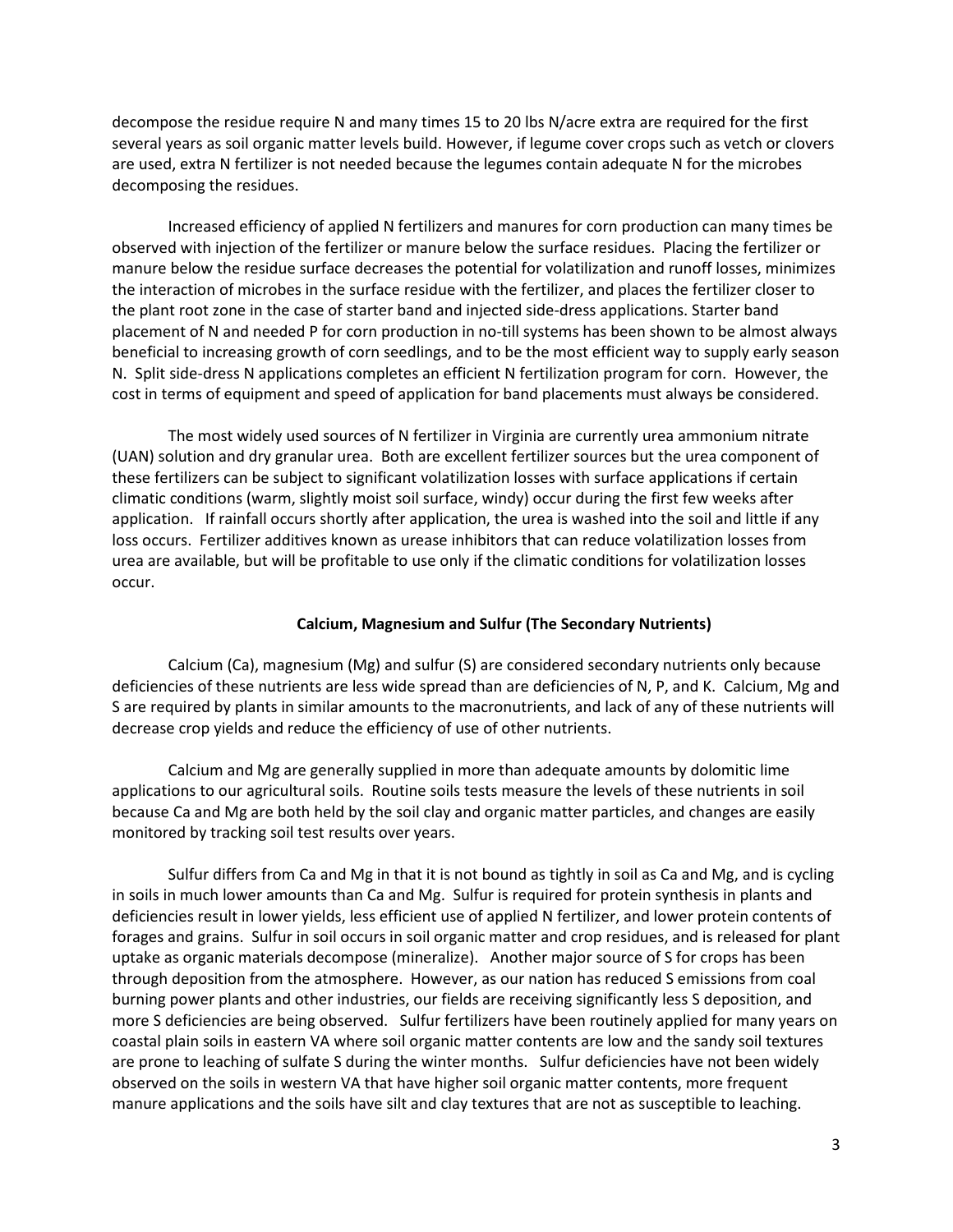Soil tests for S are not as well calibrated as tests for P, K, Ca, and Mg, and thus should be used only as indicators that soil S levels might be moving toward a deficient situation. Plant tissue analysis is an excellent tool to use to determine if adequate S is available for plants. Tissue samples can be collected during early growth of corn, forages and small grains to detect low S levels while there is time to apply S before yield losses occur. Sampling instructions and critical levels of S in tissue are available from VA Cooperative Extension as well as numerous private labs that do S determinations in plant tissue.

Applications of sulfate-S fertilizers, i.e. ammonium sulfate, calcium sulfate, potassium magnesium sulfate, or magnesium sulfate, will correct S deficiencies as all of these fertilizers are water soluble and the sulfur is in the sulfate form which is the form taken up by plants. Elemental S is not readily available to plants as it must be transformed in soil from the elemental form to the sulfate form. While elemental S can be used to build overall soil S levels, availability is in terms of several weeks to months or more, and thus should not be used to correct an immediate S deficiency. There are no differences in application methods for no-till systems for S as the sulfate sources are water soluble and do not volatilize. Surface applications will quickly move into the soil with rainfall and be plant available.

# **Micronutrients**

Micronutrients are essential plant nutrients that are required by plants in only small amounts. Concentrations of these nutrients in plant tissue will be in parts per million (ppm) while the macronutrients occur in plants in percents. For example, adequate zinc (Zn) concentrations in corn plant tissue will be 30 to 40 ppm with a critical level of 20 ppm, while N and K concentrations in corn tissue will be 3 to 5% (one percent equals 10,000 ppm). However, the micronutrients are essential and if plants do have adequate micronutrient availability, yields are reduced.

Fortunately, micronutrient deficiencies are not widespread, but boron (B) is recommended routinely for alfalfa as legume requirements for B are high, and B fertilization is not costly compared to the value of the crop. Zinc (Zn) is also widely used in corn production as reduced Zn availability in soil is associated with very high soil P levels and high pH (6.5 or above). Very high soil P levels occur on many of our soils that have received manure applications for extended periods.

There are no major differences in managing micronutrients for continuous no-till crop production systems versus tilled production systems. Soil tests for micronutrients are not as precise as tests for P and K, and thus should only be used as broad indicators of micronutrient availability to crops. Tissue tests are more reliable indicators and should be used to monitor the micronutrient levels in plants. Starter-band applications of Zn in corn production systems are more efficient than broadcast applications, while foliar applications of micronutrients are generally best for correcting in-season deficiencies.

### **Summary**

Adequate plant nutrient availability is essential to an efficient and sustainable crop production program. Fields should receive adequate lime, P and K prior to beginning continuous no-till. Nutrient availability for high, sustained yields can be maintained in continuous no-till production systems through surface application of nutrients. Careful monitoring of soil pH and residual soil nutrient status with high quality (representative) soil samples taken from the surface 3 to 4 inches enables growers to make proper and timely lime, P and K applications.